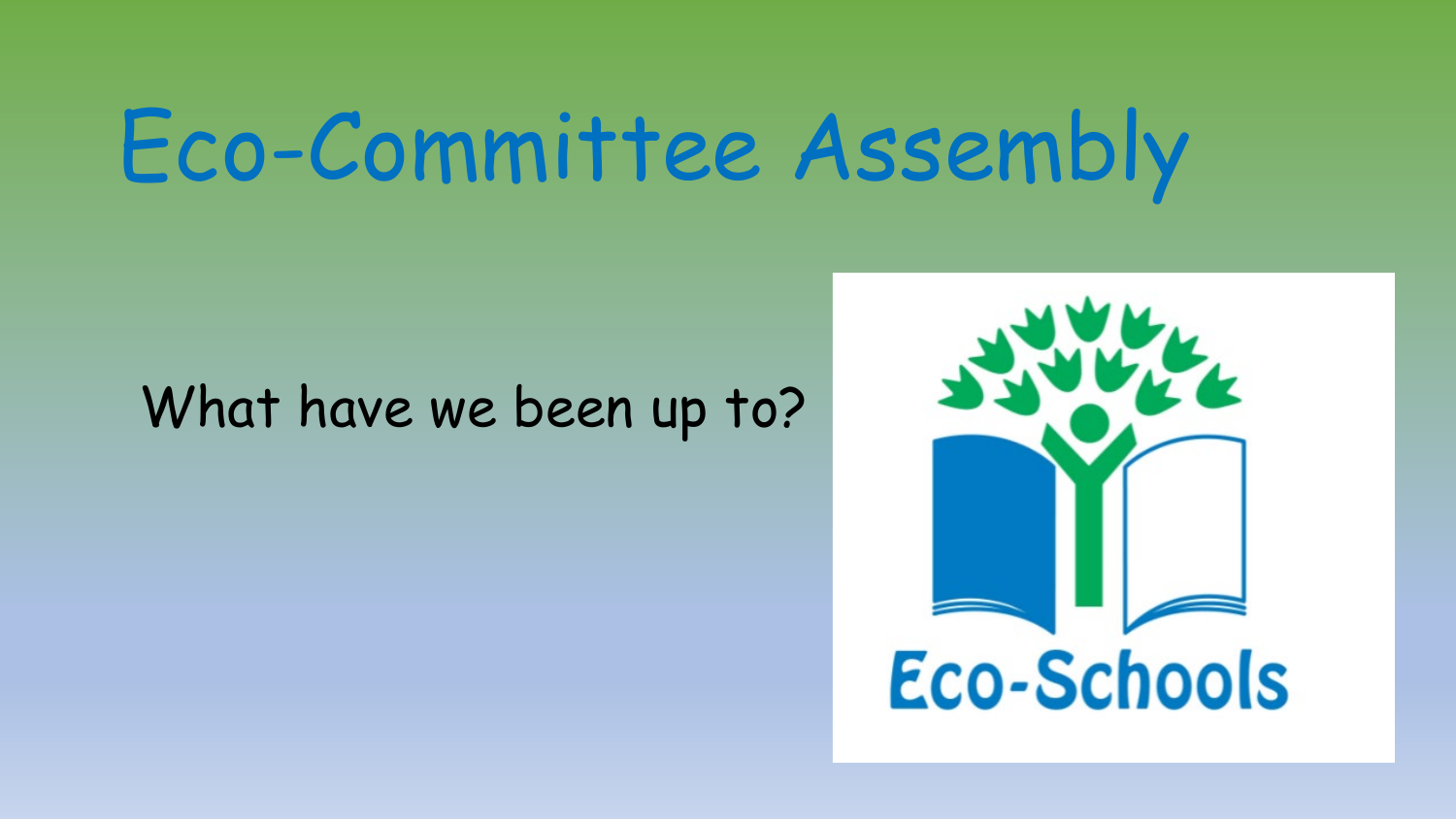

It may seem like we haven't done a lot yet, but the Eco-committee have been very busy 'behind the scenes'.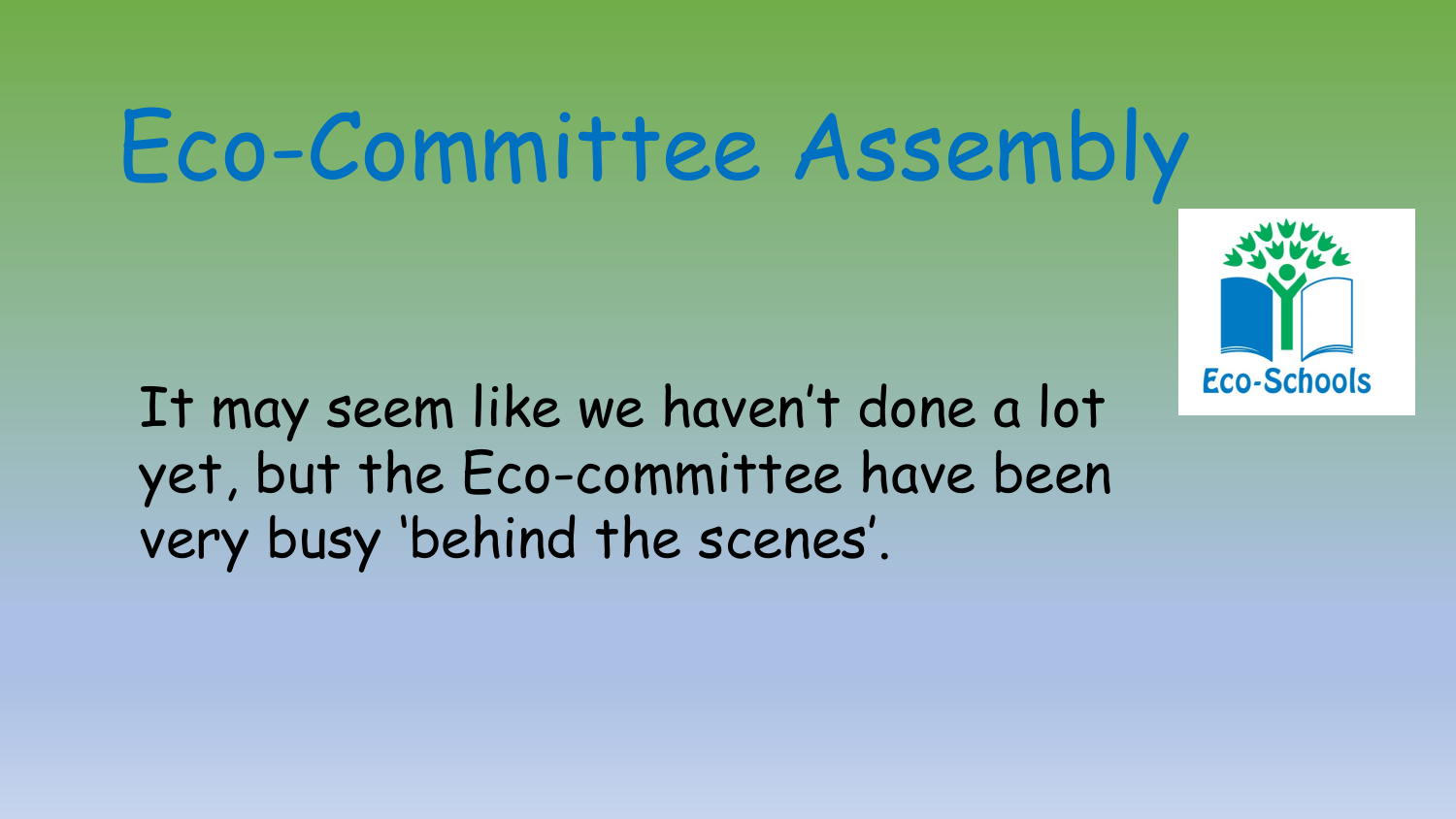First we conducted an eco-review of our school. Each class worked on one area for us. We will now show you the results.

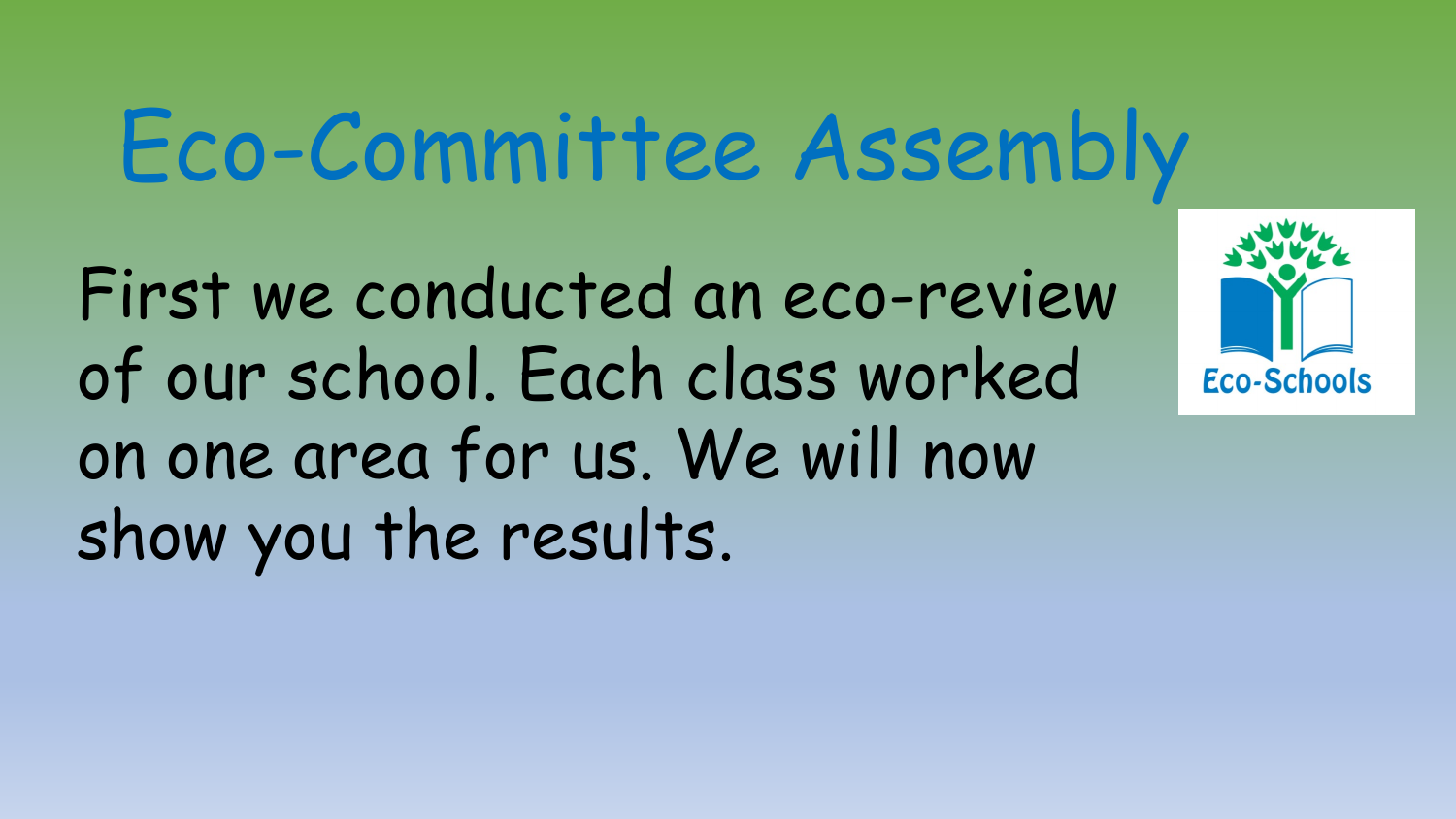#### Aston Lodge Environmental Review - October 2021

| <u>Area</u>  | Water | Litter<br>88. | Waste | School<br>Grounds | Biodiversity | Energy | Transport | Marine | Global<br>Citizenship | Healthy<br>Living<br><b>HEALTHY LIFESTYLE</b> |
|--------------|-------|---------------|-------|-------------------|--------------|--------|-----------|--------|-----------------------|-----------------------------------------------|
| <b>Score</b> | 3/10  | 6/10          | 1/10  | 4/10              | 5/10         | 4/10   | 6/10      | 2/10   | 6/10                  | 4/10                                          |
| <u>out</u>   |       |               |       |                   |              |        |           |        |                       |                                               |
| of 10        |       |               |       |                   |              |        |           |        |                       |                                               |
|              |       |               |       |                   |              |        |           |        |                       |                                               |
|              |       |               |       |                   |              |        |           |        |                       |                                               |

We voted for 3 areas we wanted to work on. We chose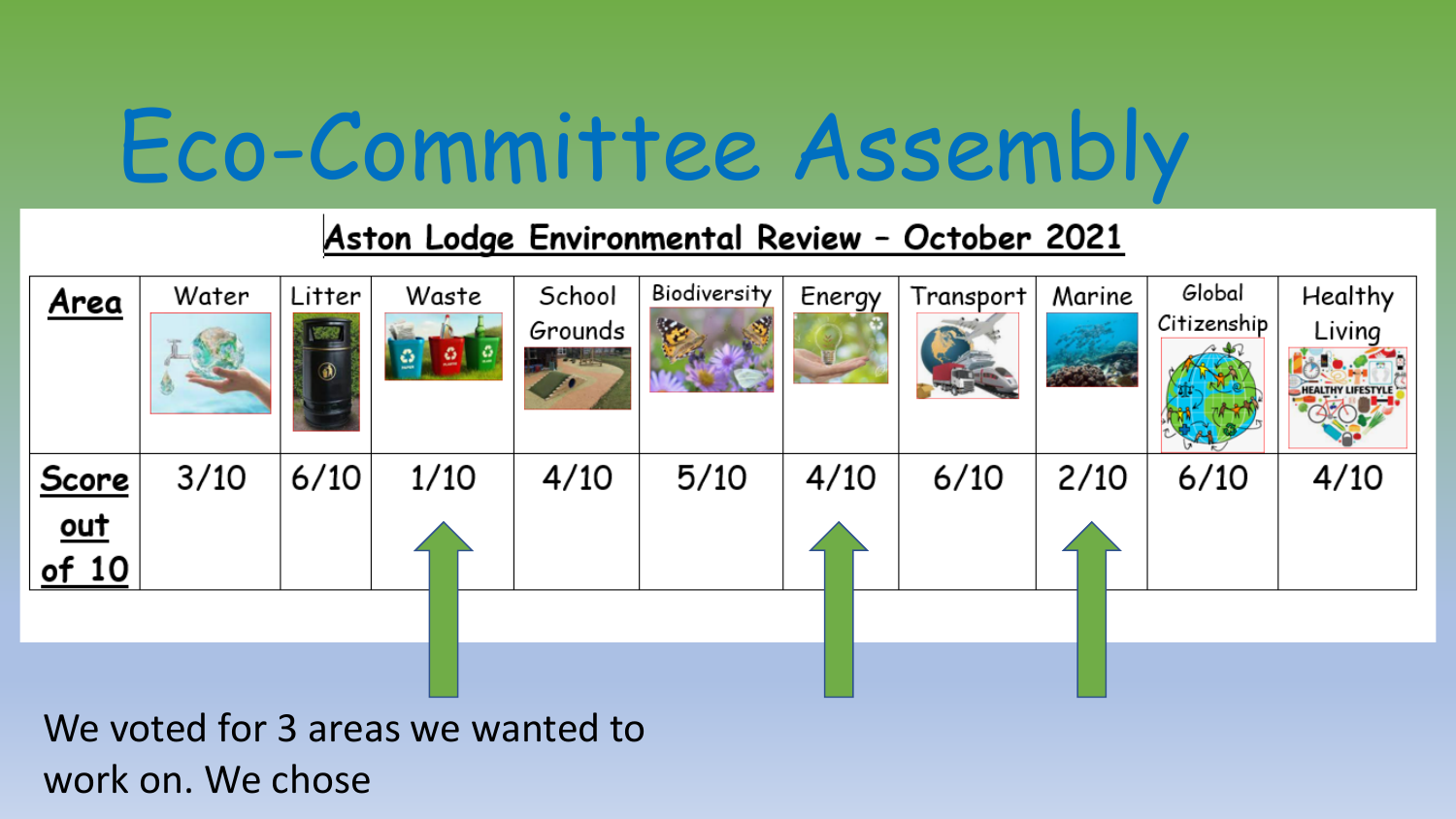Then we made an action plan to decide what we are going to aim to do in each of our three areas.



We will show you what we decided.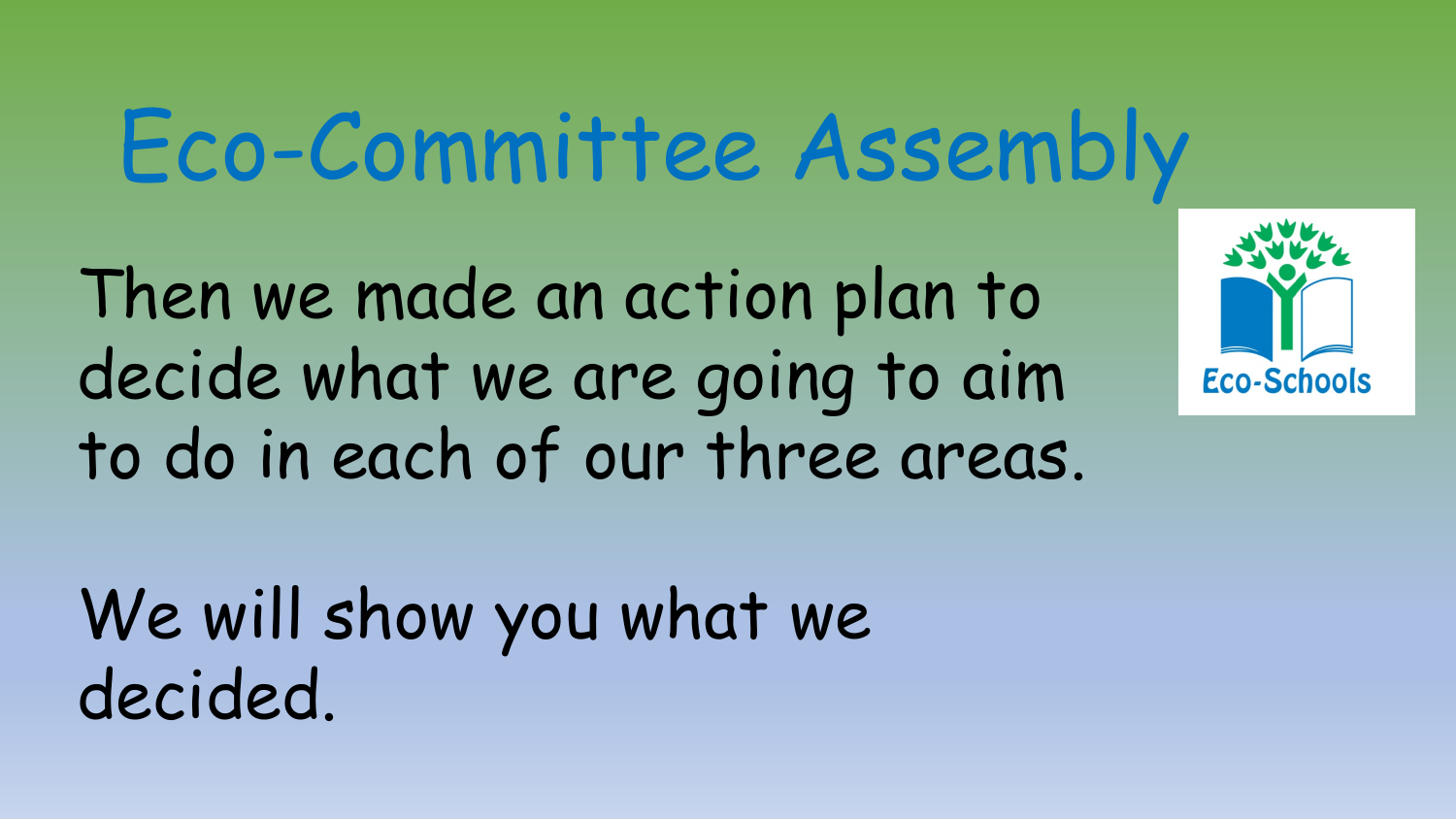#### Waste:

• Purchase recycling bins for each classroom to help us to recycle more.



- Write a letter to the council to see what recycling schemes we can join.
- Leo to produce an assembly about the 5R's to teach us all more about reducing waste.
- Organise recycling workshops in school to help us to learn more about recycling.
	- Poster competition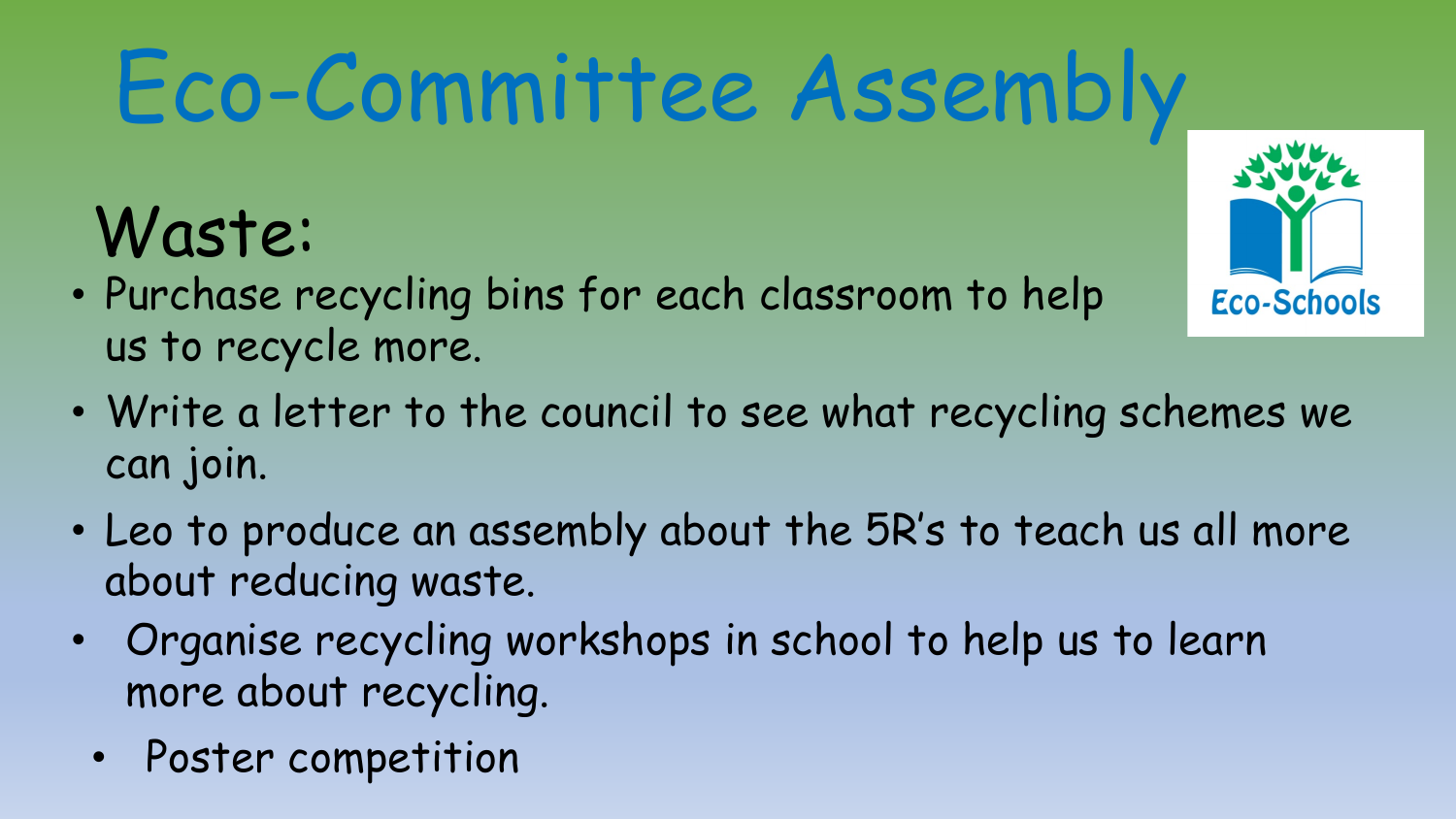## Energy:



- To appoint energy monitors to check that lights and smartboards are not on when they are not needed. They also need to check lights in corridors.
- Write a letter to Mrs. Cronin and Mrs. O'Brien to see if we can explore having solar panels in school.
- Put energy saving tips on school story and on the website.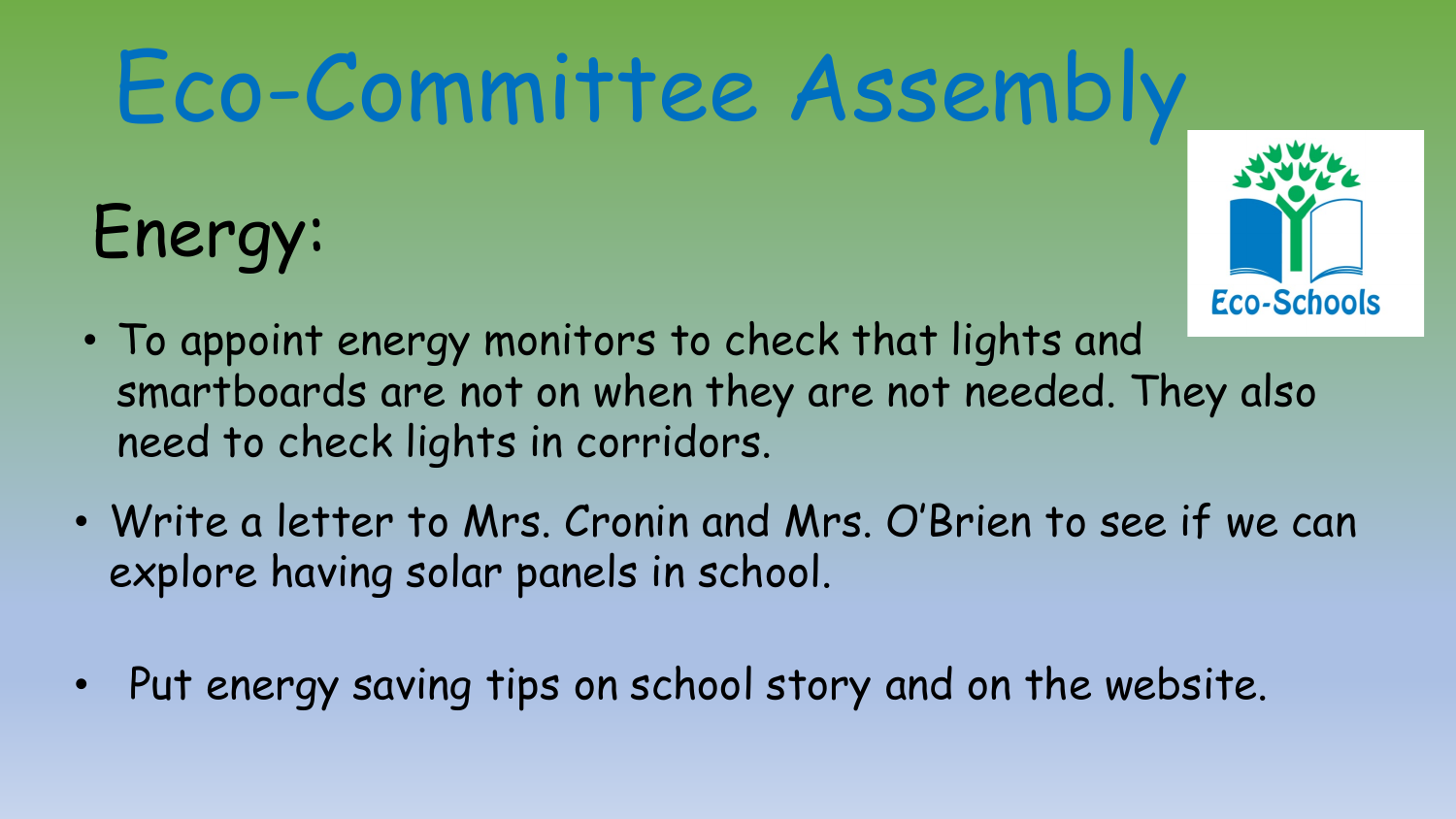#### Marine:



- To ban at least one single use plastic in school (glitter)
- Engage in a litter pick, possibly by a river or on a beach.
- To make a display about single use plastics and their effect on the environment..
- Challenge people to a week of single use plastic free lunchboxes and ask the canteen to join in the plastic free week.